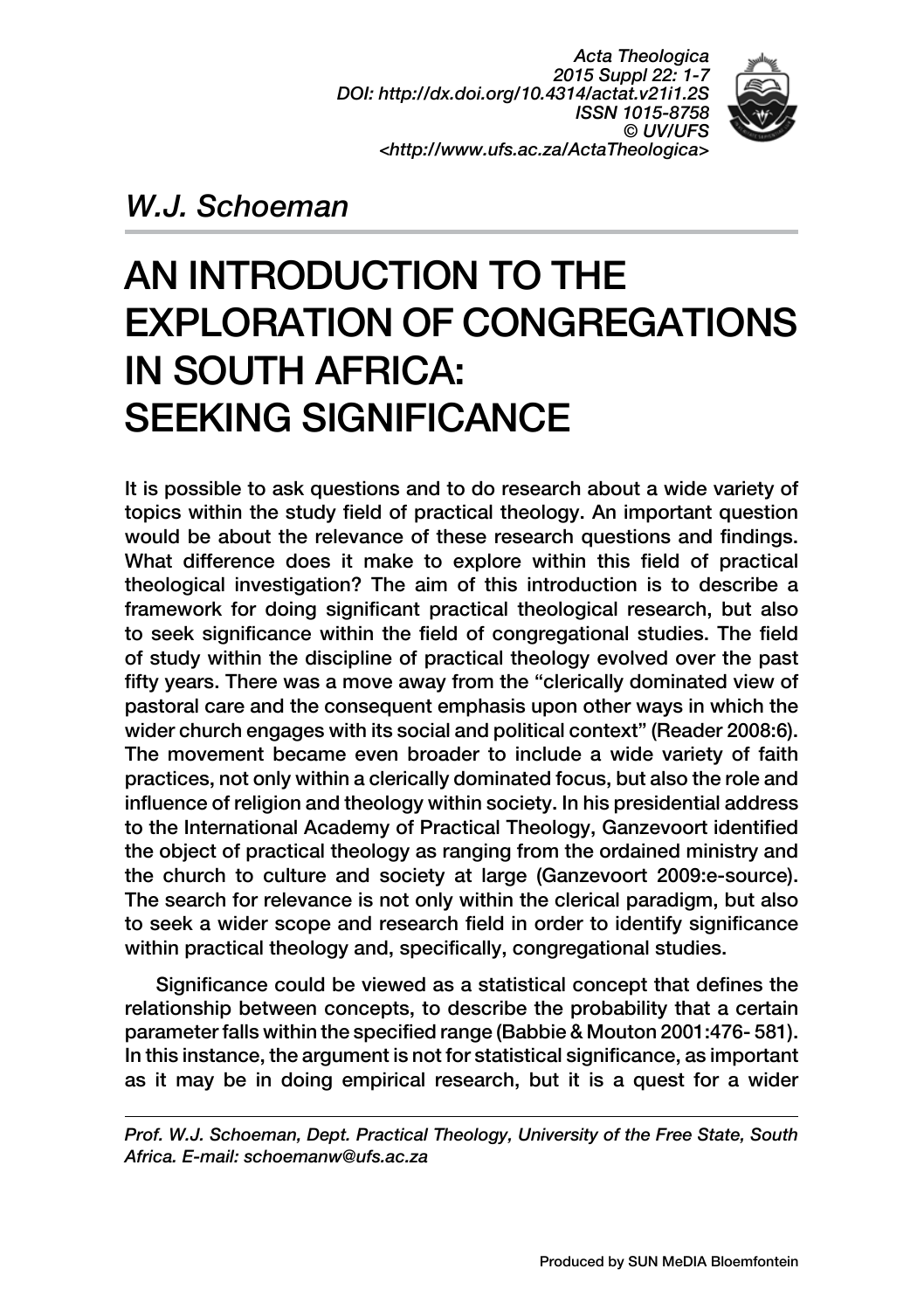#### Schoeman An introduction to the exploration of congregations in SA

understanding of significance by seeking relevance or doing research that is making a difference within communities and society. "Most of the research produced through theses, dissertations, journal articles and books make very little difference in the world of scholarship for one common reason: the lack of significance" (Jansen 2011:139). The search is for a broader understanding of significance that makes a difference.

It may be assumed that all practical theological research should, by definition, be significant. Practical theology may be viewed, deductively, as the application of general Biblical principles within a certain situation, or it may be understood only as the learning of practical skills to do theology. These likely orientations may then lead to a very narrow understanding of the relevance of practical theology that lies within the application of texts or in the acquisition of certain skills. Taking the argument a little further, a congregation that is functioning within a survival mode or as a closed community may have hardly any or no relevance to its environment and surrounding community. The search for relevance and significance are, therefore, important questions to ask and could contribute to the relevance of practical theology and congregational studies, specifically.

Practical theology, as all theology should be, is practice oriented (Hermans 2014:126) or needs to be historical; this implies more than a good function or a few well-rehearsed skills. "The task of practical theology as an original science demands a *theological* analysis of the particular present situation in which the Church is to carry out the especial self-realisation appropriate to it at any given moment" (Rahner 1971:3). A practice and historical orientation, as a particular present situation, are thus important in the search for a significant and relevant practical theology.

Practical theology is a hermeneutical enterprise that works with both text and context (Ganzevoort 2009:e-source; Osmer 2008:20-23). The academic discipline of practical theology is both theological and practical. This highlights four concepts, namely theology and praxis as well as text and context.

• Theology and praxis

Theology is about doing theology and not only about studying theology. Studying is an essential academic activity to explore and excavate a tradition (De Gruchy 2014:38), but doing theology implies much more. It is "a committed engagement, a way of being, a passion, a contemporary and existential engagement with the gospel in the world of daily reality" (De Gruchy 2014:39). Does "practical" only refer to a field of study, or to a broader understanding of a way of doing theology within a certain context from a specific perspective? Praxis is about the actions and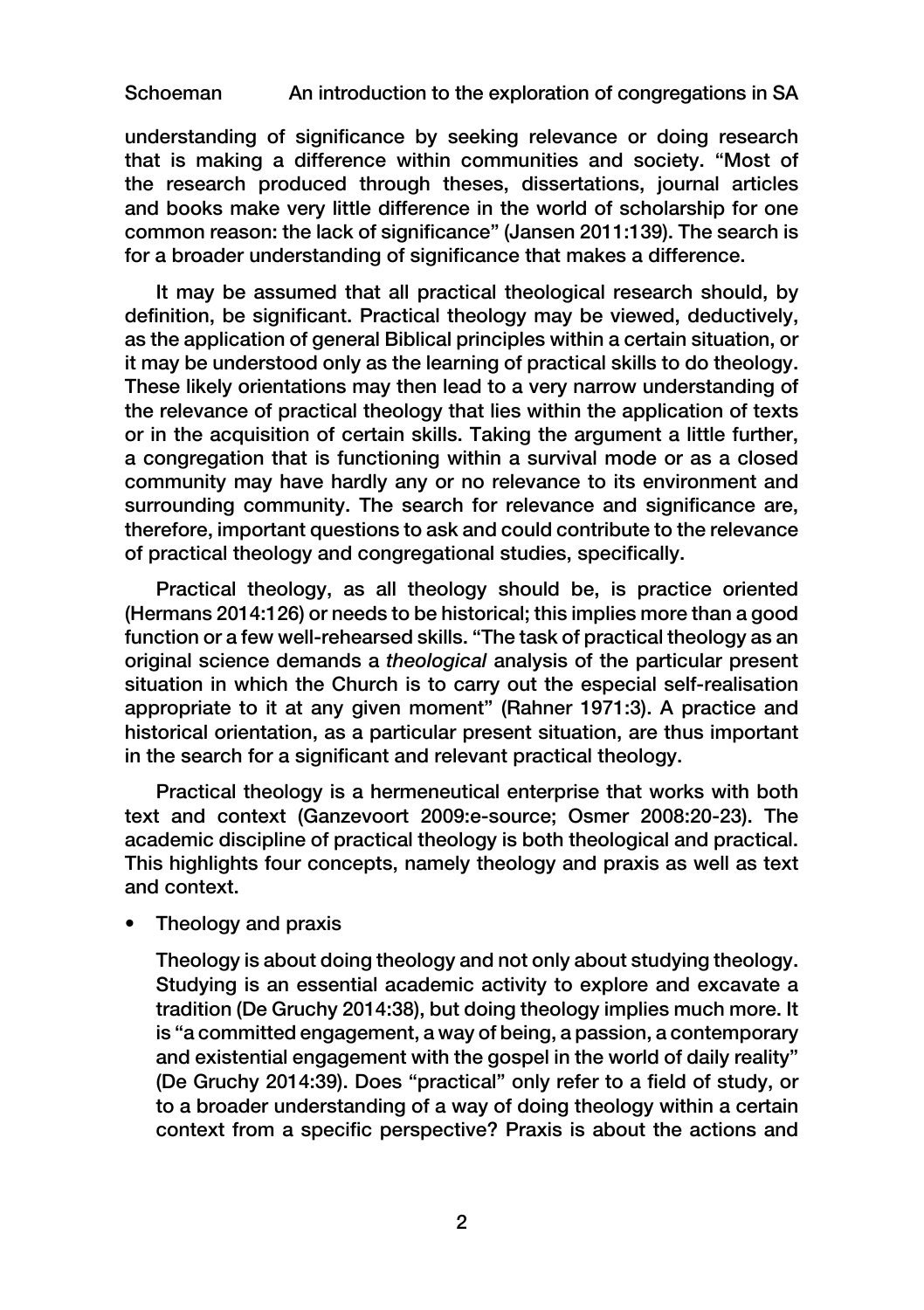meanings operant in the ways in which human beings live, interact and relate to the divine (Ganzevoort 2009e-source). *Praxis* is understood as the actions of individuals and groups in society, within and outside the church, who are willing to be inspired in their private and public lives by Christian tradition, and who want to focus on the salvation of humankind and the world (Heitink 1999:151). The congregational praxis is more than the ministry of the congregation, but could include, for example, the praxis of its members in society.

• Text and context

Text refers to the textual sources of the religious tradition (Ganzevoort 2009:e-souce). The emphasis should be on rediscovering and transforming the traditions within the specific context (De Gruchy 2014:45). It also concerns interacting with current context and rediscovering the voice of the tradition within the current context. The voice of the text and the context should be taken seriously.

The hermeneutical process within practical theology should enhance significance, from the perspective of both the text and the praxis. Significance refers to more than simply statistical significance. Is it, therefore, possible to describe significance from different perspectives, as markers within this hermeneutical process? At least three markers can be identified in this regard: theological significance, practical significance and contextual significance, it is necessary to describe each of these markers in more detail.

Seeking *theological significance*, not theological reflection, as an afterthought, but as part of an integrated process (Miller-McLemore 2012:24), not the final step in a case analysis. Osmer (2008:129) identifies in this regard the normative task of prophetic discernment of practical theology. "Discernment is the activity of seeking God's guidance amid the circumstances, events, and decisions of life" (Osmer 2008:137). As indicated earlier, De Gruchy (2014:46) emphasises redefining traditions: "The danger is to control the tradition by selecting only those trajectories that support one's argument." Traditions stay alive through a conversation with the past, above all with the Scripture, about the meaning for the present.

As theology, practical theology is normative. It makes demands on those who practice it to live by the sacred and transcendent convictions it professes. Greater clarity about our theological and not just our practical contribution is one of our challenges but success in this realm will advance the discipline and its value for religious communities and the common good (Miller-McLemore 2012:25).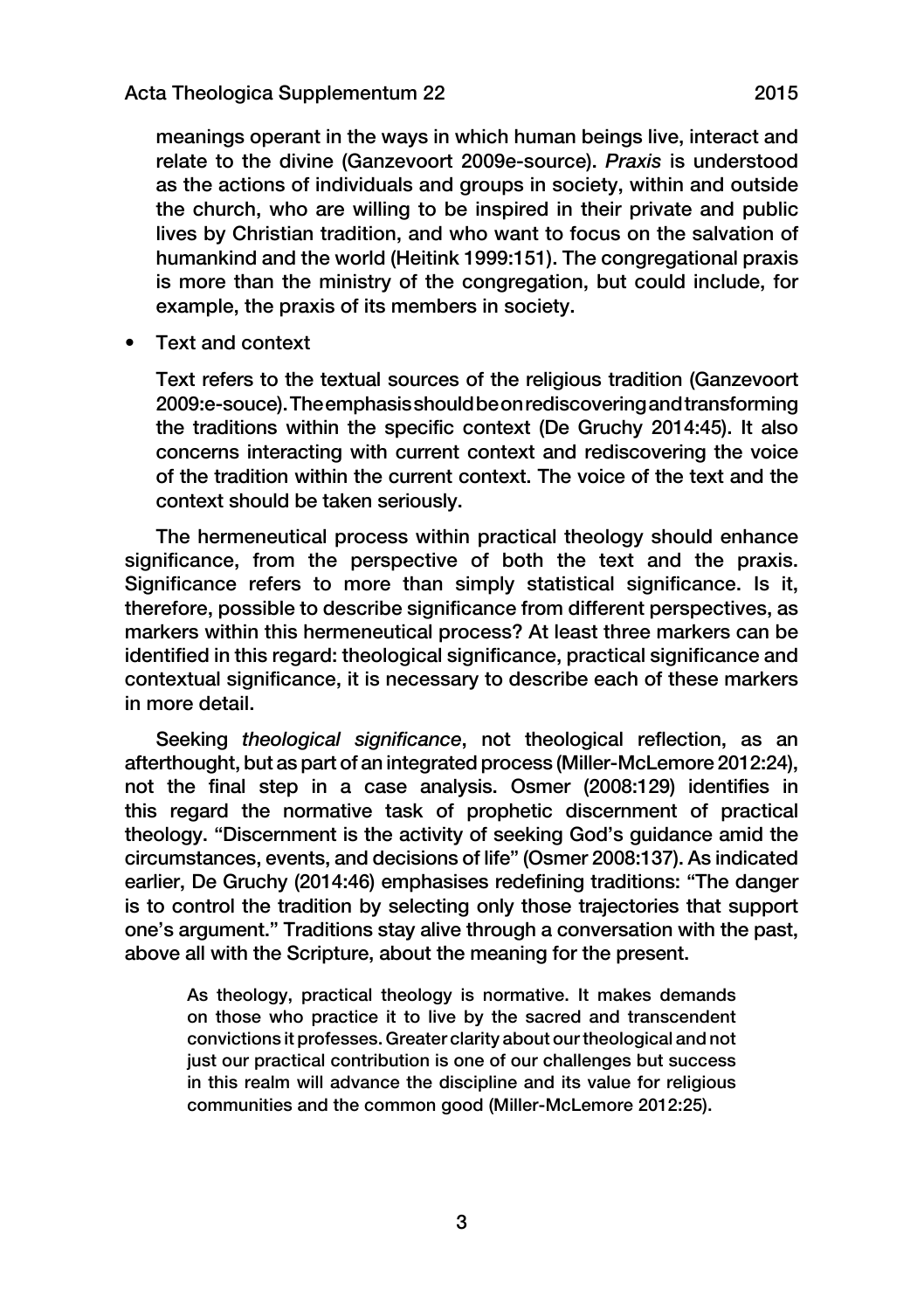#### Schoeman An introduction to the exploration of congregations in SA

Texts and traditions should be taken seriously, within a specific context, in order to enhance theological significance.

Seeking *practical significance*, not as a form of "social science lite" (Osmer 2012:70), but to engage in a constructive way with faith practices of individuals and communities. The relationship between theological theory and ecclesiastical praxis is determined neither by a complete separation nor by an identification of the two, but by a bipolar tensionfilled combination between theory and praxis (Heitink 1999:152). Practical significance is more than the ecclesial praxis or ministry of a congregation, but should also be understood as the practice of lived religion, "on what people do rather than on 'official religion' its sacred sources, its institutes, and its doctrines" (Ganzevoort & Roeland 2014:93). For congregational studies, practical significance would mean the study of the holistic ministry or praxis of the congregation, but also, in a broader sense, the fields of practices with which the congregation and its members engage.

*Contextual significance*: Is it possible to do any theology without a context? The answer should be negative if the hermeneutical process is taken seriously in doing practical theology. In reflecting on the context from a practical theological perspective, the work of the following two practical theologians may be used as examples:

- Browning (1991:8) described theology as a fundamental practical theology with four movements, namely "descriptive theology, historical theology, systematic theology and strategic practical theology". The aim of a descriptive theology is "to describe the contemporary theory-laden practices that give rise to the practical questions that generate all theological reflection" (Browning 1991:47). Descriptive theology could be used to build a bridge between context and text, a movement between practice-theory-practice.
- Heitink worked with praxis 1 and praxis 2. Praxis 1 refers to the mediation of the Christian faith through communicative actions within different structures (for example, the church, school or family): "Practical theology studies how these processes take place, and how these structures can be adapted that there can be a real transmission of the Christian tradition" (Heitink 1999:8-9). Praxis 2 is about the praxis of the modern society, the domain or context of action (Heitink 1999:9). Praxis 2 is the backdrop for praxis 1 and congregations and their members participate through communicative actions in, and take responsibility for the development of society (Heitink 1999:168). Theology as a whole is involved in the relationship between praxis 1 and praxis 2, and congregations should mediate between praxis 1 and praxis 2.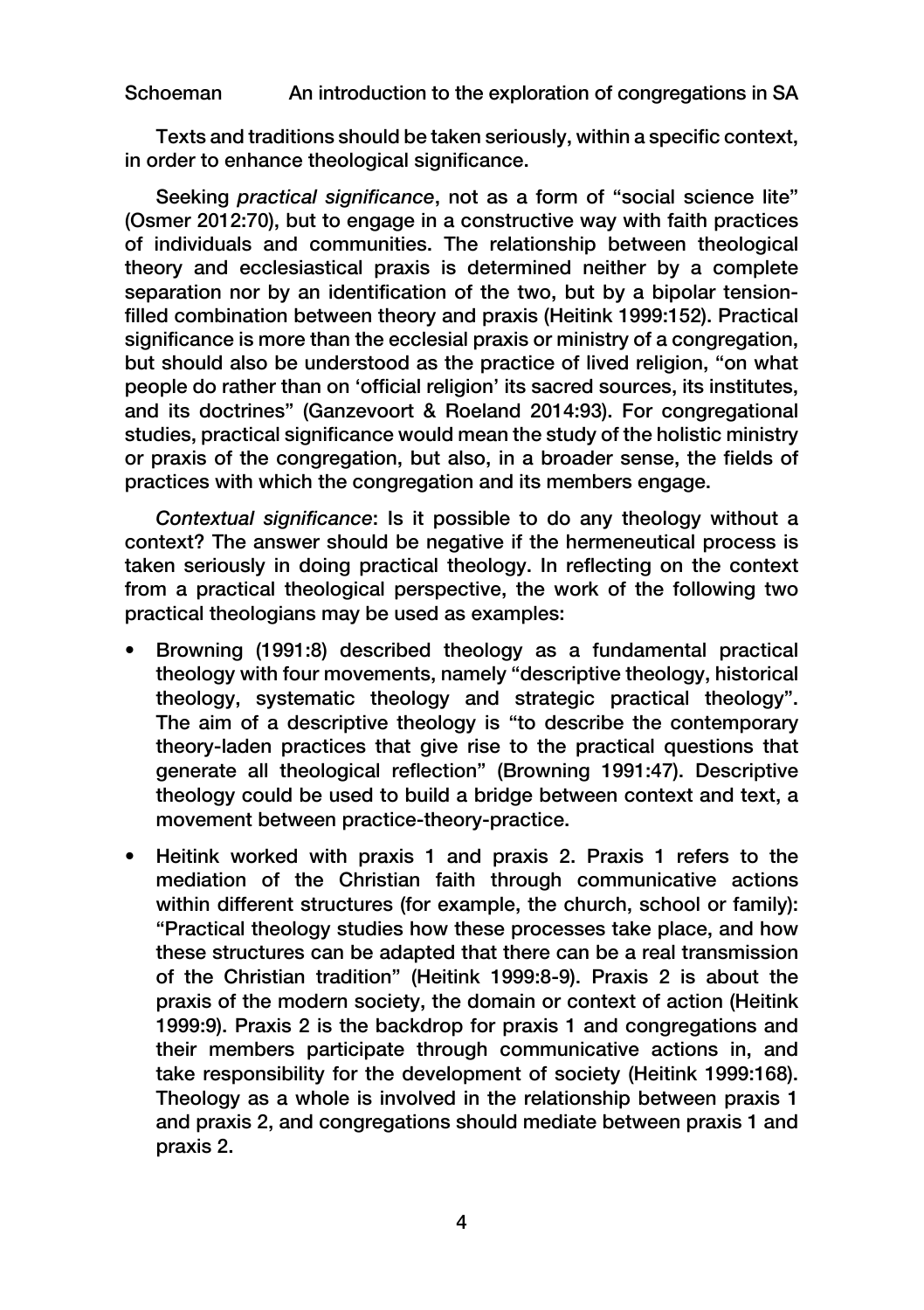#### Acta Theologica Supplementum 22 2015

Contextual (and, for the same reason, theological and practical) significance should take the African and in particular, the South African context very seriously. African geography, history and demography differ from that of the US and Europe. It is, therefore, imperative to seek the uniqueness of the African context. A contextual theology is biased towards the poor, and committed to the struggle against oppression of all kinds, and the struggle for liberation in all its dimensions (De Gruchy 2014:41). An emphasis on contextual significance may contribute to the development of a contextual theology.

In the study of congregations, it is important to identify significance as an important goal. Jansen (2011:145) identifies, maybe as a last marker, *theoretical significance* as important. Theoretical significance identifies anomalies or contradictions in existing theories, and strives to improve or extend current explanations of problems. "This is the gold standard for significance in social and scientific research: the yielding of new insights or discoveries as a result of the research" (Jansen 2011:146). Theoretical significance will remain a difficult marker, but an important goal.

A development in practical theology is that it wants to be transformational, not only to people, but also to the understanding and situation of the current context and world (Reader 2008:7). By striving for significance, congregational studies could contribute to the transformation of people and communities and thus remain relevant.

In this volume, the focus is on congregations, and raises the following question: What is significant practical theological research for congregational studies? The nine articles in this volume endeavour to answer this question from different perspectives. The following is a broad outline of the reasoning behind these nine articles.

*Research in practical theology as a broader theme is explored:* Different research strategies are discussed to do empirical research and interventions.

- The utility of practical theology: Mapping the domain, goals, strategies and criteria of practical theological research.
- Practice-oriented research in service of designing interventions.
- Survey research in practical theology and congregational studies.

*The study of congregations within South Africa*: The study field of congregational studies and guidelines for the development of a methodology for this context are discussed.

• Exploring the practical theological study of congregations.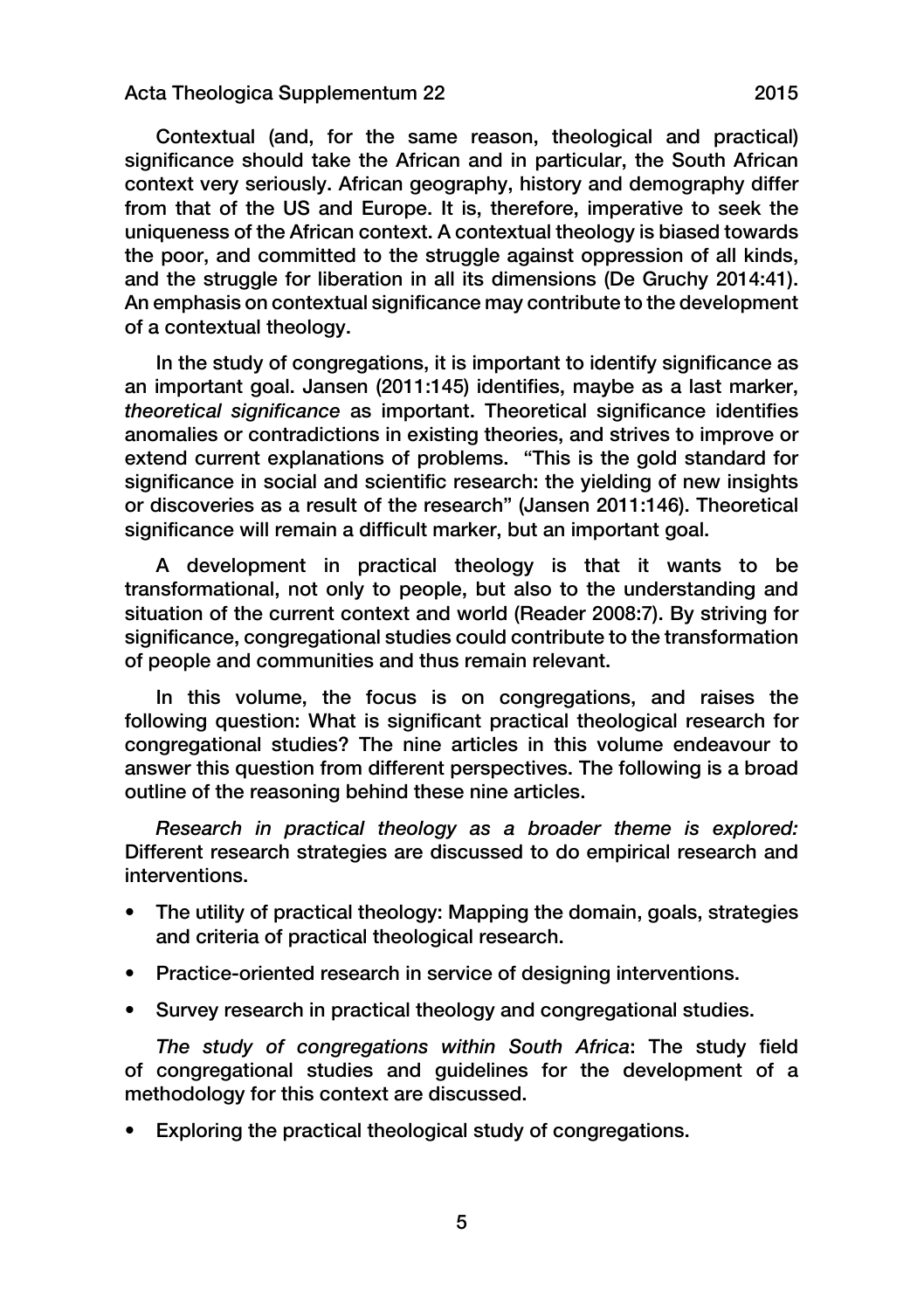Schoeman An introduction to the exploration of congregations in SA

• Empirical research and congregational analysis: Some methodological guidelines for the South African context.

*The study of congregations in the South African context using an empirical lens*. Different methodologies are used and three studies are examined from different angles, namely urban, rural and the virtual.

- Identity and community in South African congregations.
- Reasons for the migration of church members from one congregation to another.
- Leadership in rural congregations and communities An exploration in the north-eastern Free State.
- An exploration of the use of technology by congregations.

Exploring practical theology and the study of congregations are a journey. The journey should be significant and transformational in order to be relevant to the context and its challenges. The nine articles seek, through a critical reflection, to contribute to new perspectives within the study field of congregations.

### BIBLIOGRAPHY

Babbie, E. & Mouton, J.

2001. *The practice of social research*. South African ed. Oxford: Oxford University Press.

Browning, D.S.

1991. *A fundamental practical theology*. Minneapolis: Fortress Press.

De Gruchy, J.W.

2014. *A theological odyssey. My life in writing*. Stellenbosch: Sun Press.

Ganzevoort, R.R.

2009. *Forks in the road when tracing the sacred. Practical theology as hermeneutics of lived religion.* Presidential address to the ninth conference of the International Academy of Practical Theology, Chicago 2009. [Online.] Retrieved from: http://www.ruardganzevoort.nl/pdf/2009\_Presidential.pdf [2015, 1 September].

Ganzevoort, R.R. & Roeland, J.

2014. Lived religion: The praxis of Practical Theology. *International Journal of Practical Theology* 18(1):91–101. [Online.] Retrieved from: http://www. degruyter.com/view/j/ijpt.2014.18.issue-1/ijpt-2014-0007/ijpt-2014-0007.xml. [2015, 4 September].